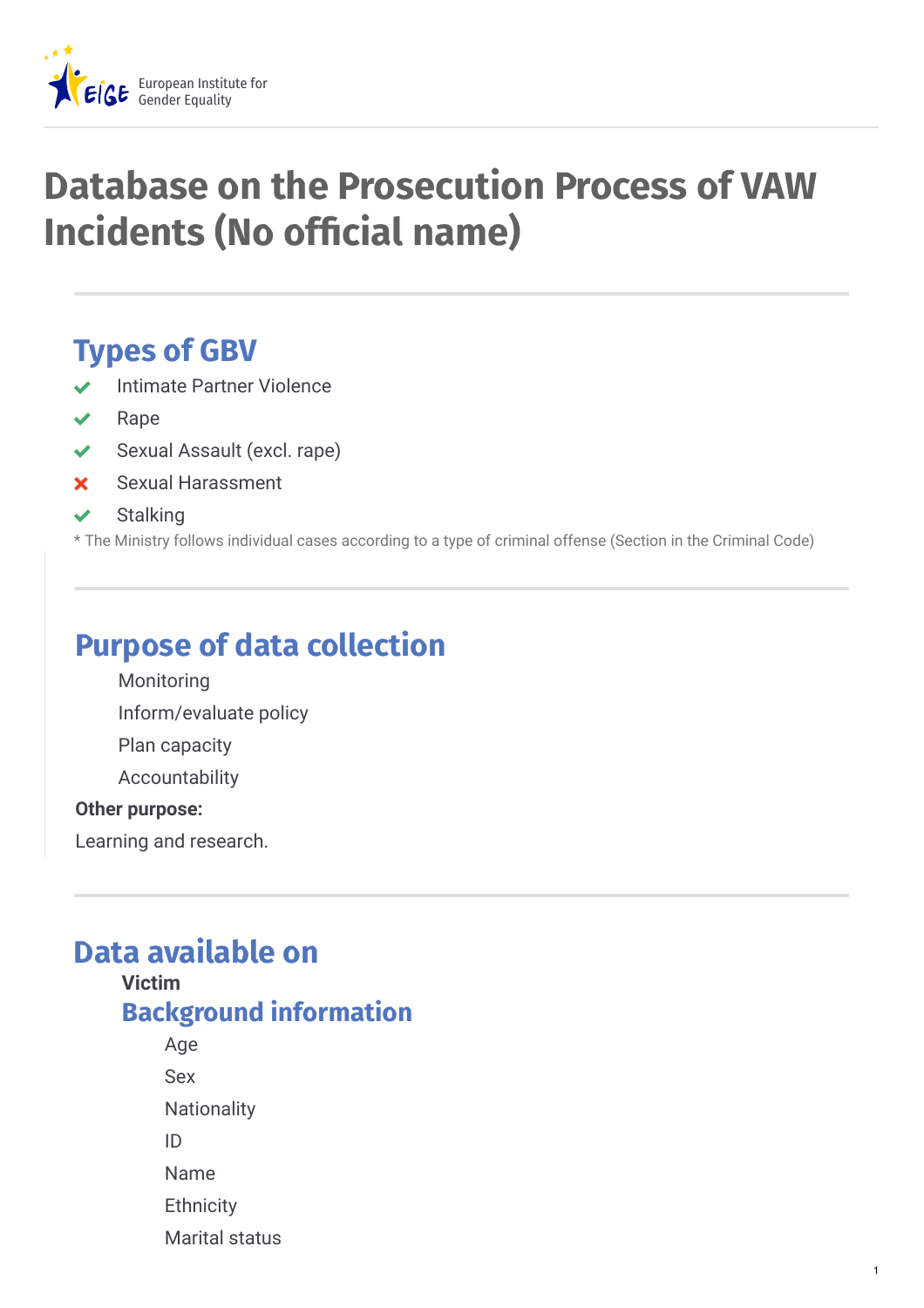### **Relationship with perpetrator**

Yes

### **Repeatedly suffering from GBV**

No

#### **Perpetrator Background information**

Age Sex **Nationality** ID Name **Ethnicity** Marital status **Dependants** 

**Other:** Education; a member of armed forces and police (yes/no, rank); political status of the sentenced (representative, foreign administrative officer, businessman etc.)

# **Relationship with victim**

Yes

**Additional information:** This means that it is recorded whether there exists a previous relationship between victim and offender (e.g. family, intimate partner) or not

(stranger).

### **Re-offending**

Yes

#### **Witness**

**x** This administrative data source does not collect information on Witness

### **Incident**

### **Code system used**

Criminal justice

\* Corresponds to the criminal offences laid down in the Criminal Code

### **Description of incident**

Date/time

Harm/injuries

Location

Type of violence

Other: Date and location of incident based on the prosecutor's office/court in charge.

### **Protection order**

No information available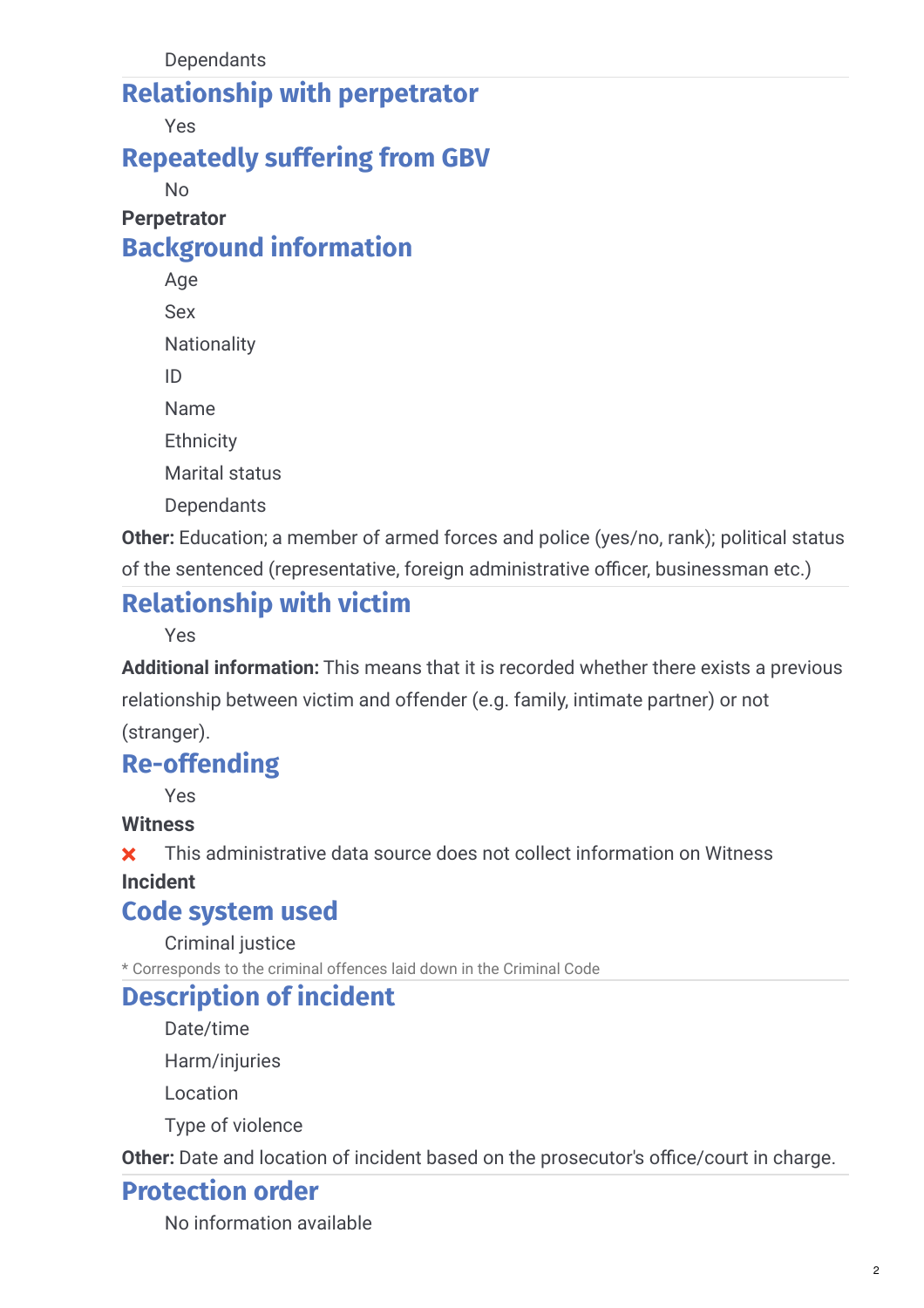# **Civil justice data**

No information available

### **Incident respond resources**

#### **X** No information collected on Incident respond resources

\* Data on the length of the ban on activity; data on the length of the ban on residence; data on the length of the ban on entry; data on the length of expatriation

#### **Prosecution process**

### **Stages of prosecution process**

Withdrawals of complaints

Withdrawals of prosecution support

N. of cases reported for each incident

N. of cases initiated for each type of incident

N. of cases referred to court

Types of offense(s)

### **Defendant pleas/verdicts**

Guilty pleas

Guilty verdicts

### **Average time case through criminal justice system**

Yes

#### **Outcomes**

#### **Perpetrator**

#### **N. of cases resulting in arrest**

Yes

#### **Charged with more than one offense**

Yes

#### **List of offenses**

Yes

### **Victim**

#### **Death as result of incident**

Yes

## **Characteristics Storage System**

#### **x** In paper form

- **x** Electronically (single files)
- $\blacktriangleright$  Electronically (database)

**Other:** Database CSLAV (Central Statistical Lists and Statements), central system for statistics.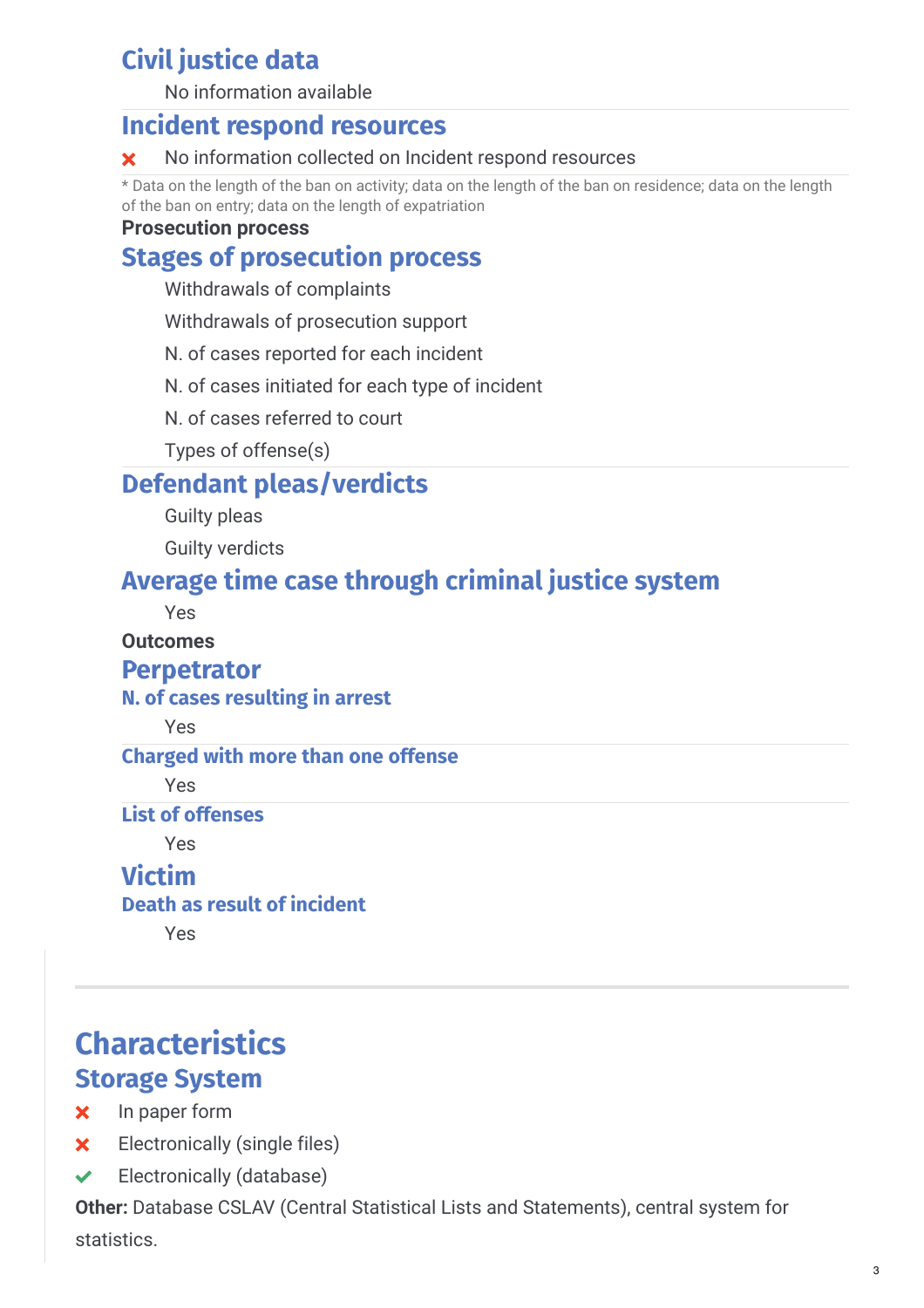### **Frequency of updating**

Monthly

### **Quality assurance process**

The informant: "District courts are supervised by regional courts, which check the statistics and make sure that they are correct. So, we have a control system in place. It is based on our Instruction on Data Recording and Statistical Services. It is even more strict with respect to prosecutors because there is one more level of control. They do it very diligently. It is somewhat looser when it comes to the courts because the hierarchy is not such. Regional courts control district courts, but the highest court keeps its own records."

### **Comparability**

- Geographical
- Over time
- **x** None

### **Timeliness**

Timely

### **Current developments**

To include Antidiscrimination Act in the data collection, but at the same time, the informant indicated that there are other urgent priorities. There are no plans to improve the quality of the administrative data.

### **Relation with third parties**

#### **Reported to third parties**

Yes

#### **Name of organisation:**

National Statistics Office, Ministry of Labour and Social Affairs

#### **Used by third parties:**

Yes (partly)

#### **Additional information:**

While the Czech Statistical Office publishes some of the statistics based on the data from the Ministry of Justice, the statistical potential of this administrative data source is used only very partially. There is much more data which remains unused.

#### **Reporter**

- **x** Victim
- **x** Witness
- Offender

**Metadata**

Other: Prosecutor's Offices; Courts